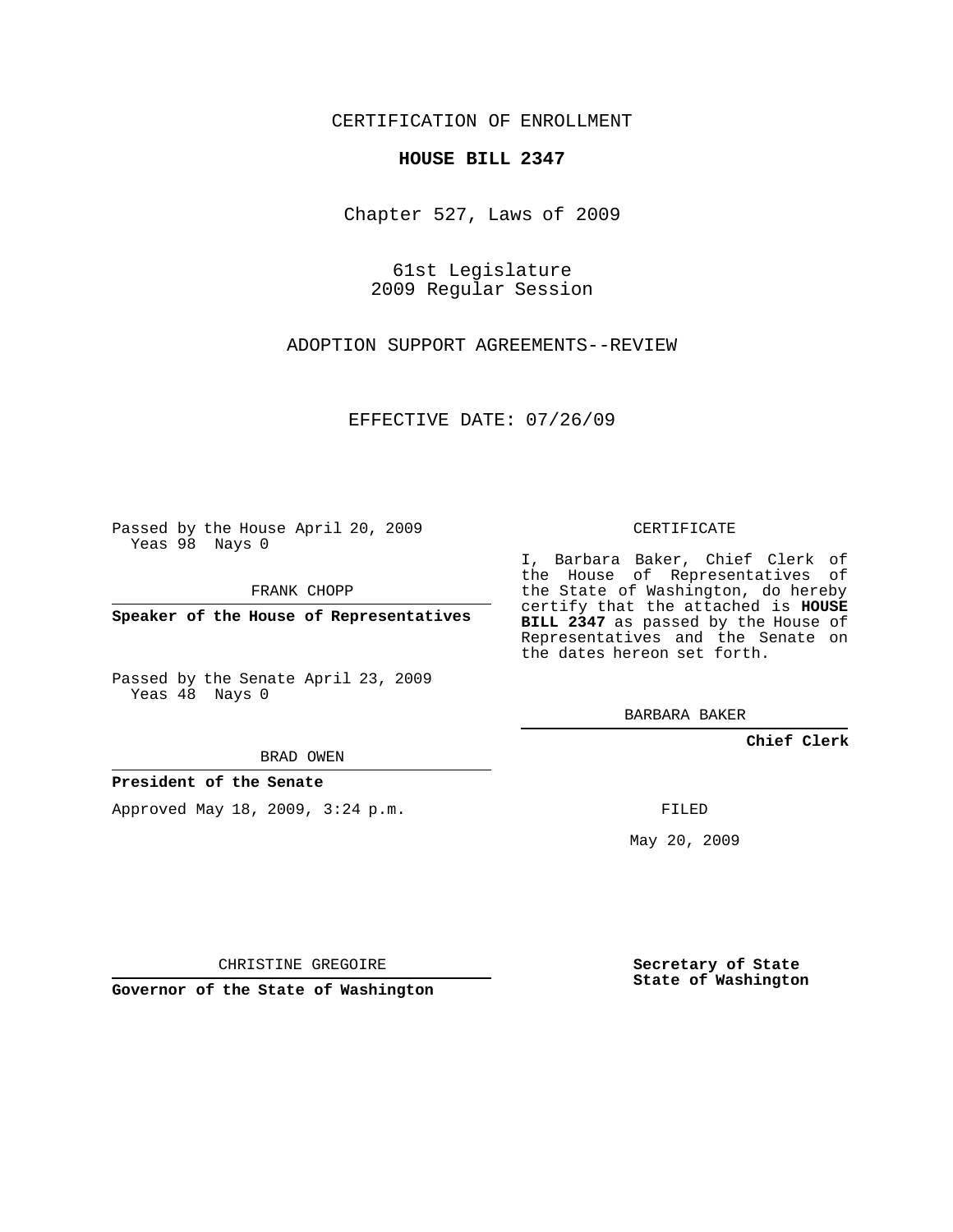## **HOUSE BILL 2347** \_\_\_\_\_\_\_\_\_\_\_\_\_\_\_\_\_\_\_\_\_\_\_\_\_\_\_\_\_\_\_\_\_\_\_\_\_\_\_\_\_\_\_\_\_

\_\_\_\_\_\_\_\_\_\_\_\_\_\_\_\_\_\_\_\_\_\_\_\_\_\_\_\_\_\_\_\_\_\_\_\_\_\_\_\_\_\_\_\_\_

Passed Legislature - 2009 Regular Session

**State of Washington 61st Legislature 2009 Regular Session**

**By** Representative Kagi

1 AN ACT Relating to the review of support payments; and amending RCW 2 74.13.118.

3 BE IT ENACTED BY THE LEGISLATURE OF THE STATE OF WASHINGTON:

 4 **Sec. 1.** RCW 74.13.118 and 1995 c 270 s 2 are each amended to read 5 as follows: 6 ((At least once every five years, the secretary shall review the 7 need-of-any-adoptive-parent-or-parents-receiving-continuing-support 8 pursuant to RCW 26.33.320 and 74.13.100 through 74.13.145, or the need 9 of any parent who is to receive more than one lump sum payment where 10 such payments are to be spaced more than one year apart.

11 At - the - time - of - such - review - and - at - other - times - when - changed 12 conditions, including variations in medical opinions, prognosis and 13 costs, are deemed by the secretary to warrant such action, appropriate 14 adjustments in payments shall be made based upon changes in the needs 15 of the child, in the adoptive parents' income, resources, and expenses 16 for the care of such child or other members of the family, including 17 medical-and/or-hospitalization-expense-not-otherwise-covered-by-or 18 subject to reimbursement from insurance or other sources of financial 19 assistance.))